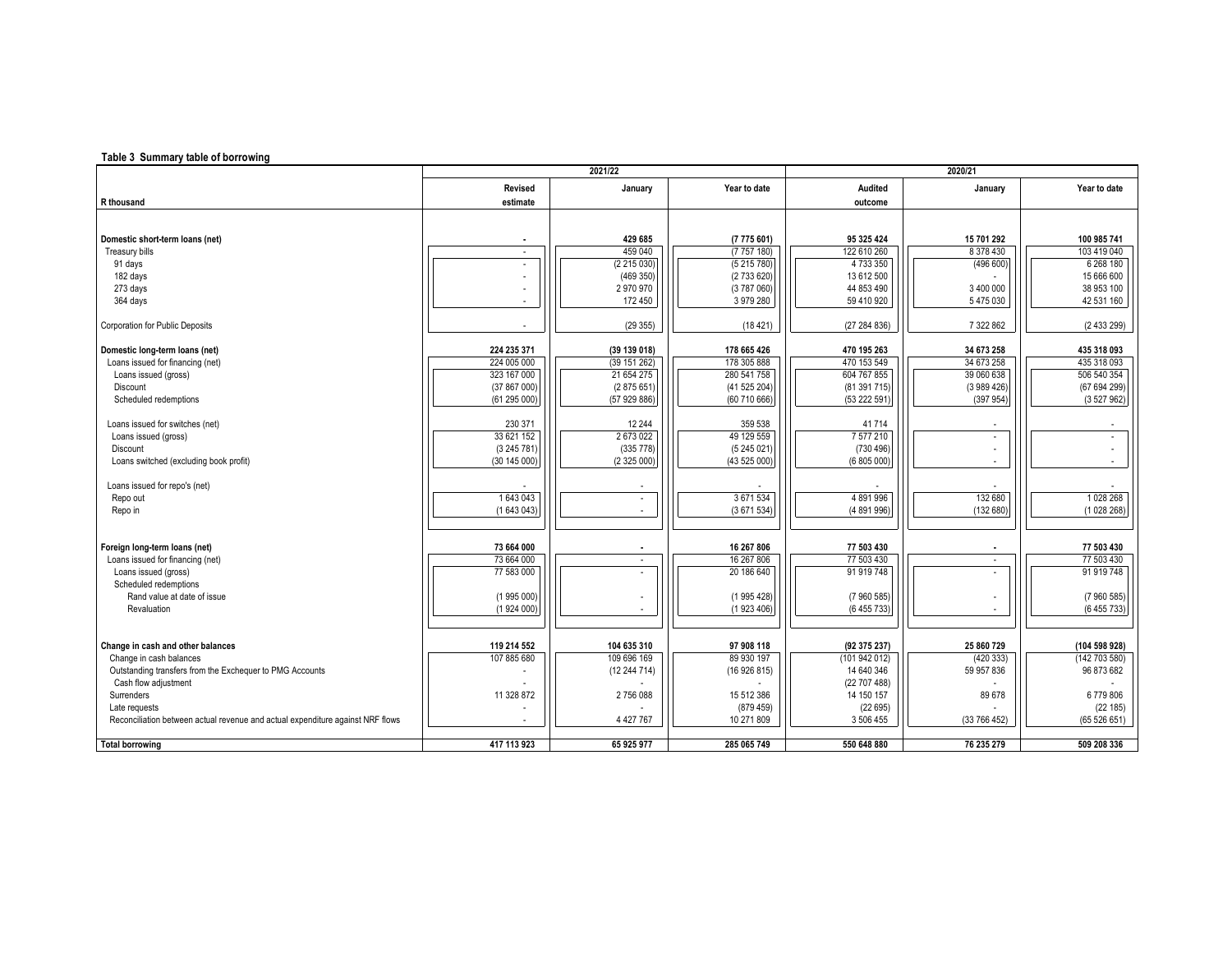| Table 3.1 Issuance of domestic long-term loans                                                                                    |                                                     |                                                             |                                                                    |                                                                      |                                                              |                                                                      |
|-----------------------------------------------------------------------------------------------------------------------------------|-----------------------------------------------------|-------------------------------------------------------------|--------------------------------------------------------------------|----------------------------------------------------------------------|--------------------------------------------------------------|----------------------------------------------------------------------|
| R thousand                                                                                                                        | Revised<br>estimate                                 | 2021/22<br>January                                          | Year to date                                                       | Audited<br>outcome                                                   | 2020/21<br>January                                           | Year to date                                                         |
| Domestic long-term loans (gross)<br>Loans issued for financing<br>Loans issued for switches<br>Loans issued for repo's (Repo out) | 354 931 195<br>319 667 000<br>33 621 152<br>1643043 | 24 327 297<br>21 654 275<br>2673022                         | 333 342 851<br>280 541 758<br>49 129 559<br>3671534                | 617 237 060<br>604 767 854<br>7577210<br>4891996                     | 39 193 318<br>39 060 638<br>132 680                          | 507 568 621<br>506 540 353<br>1028 268                               |
| Loans issued for financing (gross)<br>Cash value<br>Discount<br>Premium<br>Revaluation                                            | 319 667 000<br>281 800 000<br>37 867 000            | 21 654 275<br>17 193 465<br>2875651<br>(361232)<br>1946 391 | 280 541 758<br>219 898 393<br>41 525 204<br>(738576)<br>19 856 737 | 604 767 854<br>503 650 332<br>81 391 715<br>(14327910)<br>34 053 717 | 39 060 638<br>34 563 245<br>3989426<br>(1216723)<br>1724 690 | 506 540 353<br>423 789 224<br>67 694 299<br>(13537296)<br>28 594 126 |
| Retail Bonds<br>Cash value                                                                                                        | 3 500 000<br>3 500 000                              | 488 907<br>488 907                                          | 5073940<br>5073940                                                 | 8516112<br>8516112                                                   | 337948<br>337948                                             | 7617227<br>7617227                                                   |
| I2025 (2.00% 2025/01/31)<br>Cash value<br>Discount<br>Premium<br>Revaluation                                                      |                                                     | ×,<br>×                                                     | 2 150 981<br>1 396 470<br>13730<br>(200)<br>740 981                | 23 076 045<br>14 429 784<br>1060216<br>7586045                       | 3007073<br>1939049<br>55 951<br>1012073                      | 20 692 654<br>12 879 847<br>1030153<br>6782654                       |
| I2038 (2.25% 2038/01/31)<br>Cash value<br>Discount<br>Premium<br>Revaluation                                                      | ٠                                                   | 1 289 328<br>543 435<br>271 565<br>474 328                  | 14 251 535<br>6 022 580<br>3 2 1 2 4 2 0<br>5016535                | 25 063 693<br>9727262<br>7 092 738<br>8 243 693                      | 482 233<br>194 217<br>125 783<br>162 233                     | 21 176 164<br>8094349<br>6 150 651<br>6931164                        |
| I2046 (2.50% 2046/03/31)<br>Cash value<br>Discount<br>Premium<br>Revaluation                                                      | $\overline{\phantom{a}}$                            | 1 170 008<br>517864<br>267 136<br>385 008                   | 16 421 167<br>6941331<br>4 253 669<br>5 2 2 6 1 6 7                | 23 921 526<br>9 349 601<br>7685399<br>6 886 526                      | 610 750<br>246 293<br>183707<br>180 750                      | 20 065 996<br>7700342<br>6624658<br>5740996                          |
| I2033 (1.875% 2033/02/28)<br>Cash value<br>Discount<br>Premium<br>Revaluation                                                     | $\overline{\phantom{a}}$                            | 424 474<br>240 732<br>74 268<br>109 474                     | 6792502<br>3 840 003<br>1 284 997<br>1667502                       | 11 695 253<br>6 248 773<br>2931227<br>2515253                        | ٠                                                            | 10 132 249<br>5360107<br>2604893<br>2 167 249                        |
| I2050 (2.50% 2049-50-51/12/31)<br>Cash value<br>Discount<br>Premium<br>Revaluation                                                | $\overline{\phantom{a}}$                            | 2662581<br>994 387<br>690 613<br>977 581                    | 17 076 937<br>6 170 826<br>4 8 29 1 74<br>6076937                  | 18 910 625<br>6 233 701<br>6461299<br>6 215 6 25                     | 557 392<br>189075<br>180 925<br>187 392                      | 15 012 968<br>4 8 2 6 4 2 2<br>5 283 578<br>4902968                  |
| R2035 (8.875% 2035/02/28)<br>Cash value<br>Discount<br>Premium                                                                    | $\overline{\phantom{a}}$                            | 1 300 000<br>1 173 804<br>126 196                           | 32 963 000<br>29 309 383<br>3653617                                | 48 015 493<br>41 580 233<br>6 435 260                                | 4 3 9 7 0 0 0<br>3856972<br>540 028                          | 40 311 000<br>34 838 637<br>5472363                                  |
| R186 (10.50% 2025-26-27/12/21)<br>Cash value<br>Discount<br>Premium                                                               | $\overline{\phantom{a}}$                            | 3 2 5 3 7 1 5<br>3614947<br>(361232)                        | 5 858 516<br>6 596 892<br>(738376)                                 | 95 293 197<br>109 169 313<br>(13 876 116)                            | 6 604 000<br>7820723<br>(1216723)                            | 89 982 000<br>103 067 502<br>(13085502)                              |
| I2029 (1.875% 2029/03/31)<br>Cash value<br>Discount<br>Premium<br>Revaluation                                                     |                                                     | $\overline{\phantom{a}}$                                    | 6 003 615<br>4 349 671<br>525 329<br>1 128 615                     | 10 485 400<br>7 203 216<br>1556784<br>1725 400                       | 1067242<br>739 076<br>145 924<br>182 242                     | 7347920<br>4 9 6 0 9 4 2<br>1199058<br>1187920                       |
| R2040 (9.00% 2040/09/11)<br>Cash value<br>Discount<br>Premium                                                                     | $\overline{\phantom{a}}$                            | 1 300 000<br>1 145 617<br>154 383                           | 21 744 833<br>18 755 357<br>2 989 476                              | 29 215 000<br>24 043 560<br>5 171 440                                | ٠                                                            | 19 321 000<br>15 551 155<br>3769845                                  |
| R212 (2.75% 2022/01/31)<br>Cash value<br>Discount<br>Premium<br>Revaluation                                                       |                                                     | $\overline{\phantom{a}}$<br>ä,                              |                                                                    | 2 2 9 1 1 7 5<br>1 396 181<br>18 4 67<br>(4648)<br>881 175           |                                                              | 2 2 9 1 1 7 5<br>1396 181<br>18 4 67<br>(4648)<br>881 175            |
| R213 (7.00% 2031/02/28)<br>Cash value<br>Discount<br>Premium                                                                      |                                                     |                                                             | 21 000 000<br>17 808 107<br>3 191 893                              | 10 434 483<br>8 647 925<br>1786 558                                  |                                                              | 3976000<br>3 3 3 4 2 5 5<br>641745                                   |
| R2023 (7.75% 2023/02/28)<br>Cash value<br>Discount<br>Premium                                                                     | ٠                                                   | ٠                                                           | ×                                                                  | 11 300 000<br>11 747 146<br>(447146)                                 |                                                              | 11 300 000<br>11 747 146<br>(447146)                                 |
| R2030 (7.75% 2030/01/31)<br>Cash value<br>Discount<br>Premium<br>R2032 (8.25% 2032/03/31)                                         | $\overline{\phantom{a}}$                            | 3908439<br>3 5 9 3 7 5 7<br>314 682                         | 28 044 043<br>26 073 761<br>1970 282<br>28 183 170                 | 94 684 527<br>86 760 301<br>7924226<br>68 054 581                    | 6 603 000<br>6 282 416<br>320 584<br>4 3 9 8 0 0 0           | 87 375 000<br>79 978 479<br>7 396 521<br>51 837 000                  |
| Cash value<br>Discount<br>Premium<br>R2037 (8.50% 2037/01/31)                                                                     |                                                     | $\blacksquare$<br>1957559                                   | 25 326 514<br>2856656<br>25 050 456                                | 59 488 167<br>8566414<br>47 380 287                                  | 3952220<br>445 780<br>4400000                                | 44 869 677<br>6967323<br>32 632 000                                  |
| Cash value<br>Discount<br>Premium<br>R2044 (8.75% 2043-44-45/01/31)                                                               | $\overline{\phantom{a}}$                            | 1633143<br>324 416<br>3896000                               | 21 029 619<br>4 0 20 8 37<br>23 352 490                            | 38 642 601<br>8737686<br>21 996 000                                  | 3631244<br>768 756                                           | 26 167 548<br>6464452<br>13 024 000                                  |
| Cash value<br>Discount<br>Premium<br>R2048 (8.75% 2047-48-49/02/28)                                                               |                                                     | 3 244 173<br>651 827<br>3 2 6 4                             | 19 310 504<br>4 041 986<br>26 574 573                              | 17 649 566<br>4 346 434<br>54 434 457                                | 6596000                                                      | 10 214 294<br>2809706<br>52 446 000                                  |
| Cash value<br>Discount<br>Premium                                                                                                 | $\overline{\phantom{a}}$                            | 2699<br>565                                                 | 21 893 435<br>4681138                                              | 42 816 890<br>11 617 567                                             | 5374012<br>1221988                                           | 41 185 114<br>11 260 886                                             |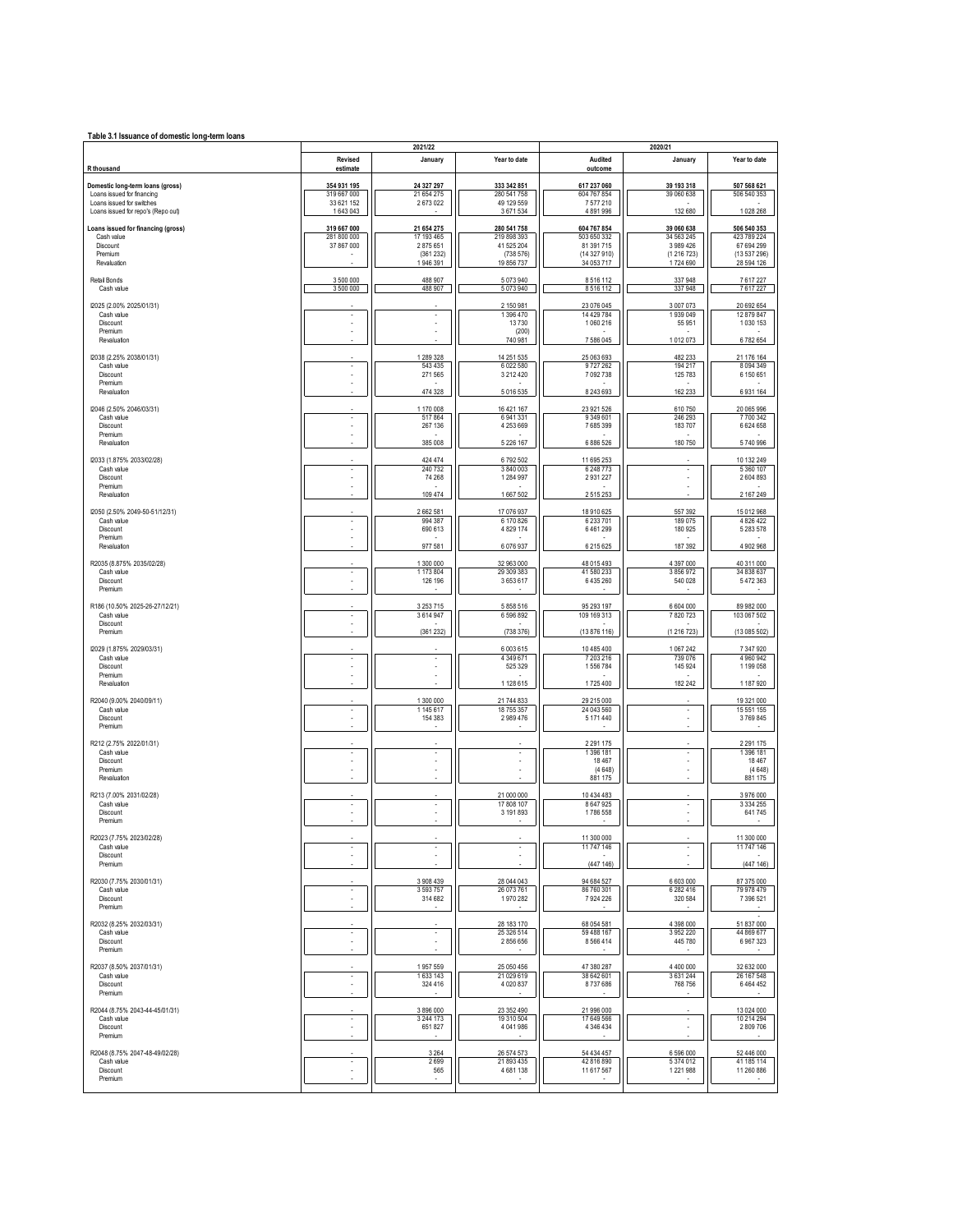| Table 3.1 Issuance of domestic long-term loans (continued) |  |  |  |  |
|------------------------------------------------------------|--|--|--|--|
|------------------------------------------------------------|--|--|--|--|

|                                                                               |                                                    | 2021/22                                    |                                                     |                                               | 2020/21                  |                          |
|-------------------------------------------------------------------------------|----------------------------------------------------|--------------------------------------------|-----------------------------------------------------|-----------------------------------------------|--------------------------|--------------------------|
| R thousand                                                                    | Revised<br>estimate                                | January                                    | Year to date                                        | Audited<br>outcome                            | January                  | Year to date             |
| Loans issued for switches<br>Cash value<br>Discount<br>Premium<br>Revaluation | 33 621 152<br>31 389 798<br>3 245 781<br>(1014427) | 2673022<br>2 3 68 101<br>335778<br>(30857) | 49 129 559<br>45 050 872<br>5 245 0 21<br>(1166334) | 7 577 210<br>7 244 040<br>730 496<br>(397326) | ٠                        |                          |
| R2044 (8.75% 2043-44-45/07/18)<br>Cash value<br>Discount<br>Premium           | $\overline{\phantom{a}}$                           | $\overline{\phantom{a}}$                   | 1503095<br>1 237 0 35<br>266 060                    | $\overline{\phantom{a}}$                      | ٠                        | ٠                        |
| R186 (10.50% 2025-26-27/12/21)<br>Cash value<br>Discount<br>Premium           | 7 191 646<br>8 206 073<br>(1014427)                | 284 285<br>315 142<br>(30857)              | 8 6 6 7 1 2 0<br>9833454<br>(1166334)               | 2 181 572<br>2578898<br>(397326)              | ۰                        |                          |
| R2040 (9.00% 2040/09/11)<br>Cash value<br>Discount<br>Premium                 | 347 167<br>283 557<br>63 610                       | $\overline{\phantom{a}}$                   | 1571852<br>1 330 803<br>241 049                     | $\overline{\phantom{a}}$<br>×,                | ٠                        | ٠                        |
| R2037 (8.50% 2037/01/31)<br>Cash value<br>Discount<br>Premium                 | 2 366 491<br>1929 090<br>437 401                   | 1095441<br>919 256<br>176 185              | 7902887<br>6 552 840<br>1 350 047                   | 886 572<br>747 615<br>138 957                 | $\sim$                   | $\overline{\phantom{a}}$ |
| R2035 (8.875% 2035/02/28)<br>Cash value<br>Discount<br>Premium                | 1 360 973<br>1 2 3 1 3 9 3<br>129 580              | ×<br>ä,                                    | 1 360 973<br>1 2 3 1 3 9 3<br>129 580               | 832 096<br>735 076<br>97 0 20                 | ٠                        | ÷                        |
| R213 (7.00% 2031/02/28)<br>Cash value<br>Discount<br>Premium                  | 1762 525<br>1480 356<br>282 169                    | $\overline{\phantom{a}}$                   | 1762 525<br>1480 356<br>282 169                     | 690 763<br>592 018<br>98 745                  | $\overline{\phantom{a}}$ | $\overline{\phantom{a}}$ |
| R2048 (8.75% 2047-48-49/02/28)<br>Cash value<br>Discount<br>Premium           | 6 844 732<br>5696496<br>1 148 236                  | 608 735<br>503 333<br>105 402              | 7 484 573<br>6 225 448<br>1 259 1 25                | 1808338<br>1499392<br>308 946                 | ۰                        |                          |
| R2030 (8.00% 2030/01/31)<br>Cash value<br>Discount<br>Premium                 | 4 903 581<br>4562865<br>340 716                    | 684 561<br>630 370<br>54 191               | 7 404 982<br>6 8 5 4 8 4 7<br>550 135               | 377 760<br>361 155<br>16 605                  | ٠                        | ۰                        |
| R2032 (7.00% 2031/02/28)<br>Cash value<br>Discount<br>Premium                 | 8 844 037<br>7999968<br>844 069                    | $\overline{\phantom{a}}$<br>×              | 11 471 552<br>10 304 696<br>1 166 856               | 800 109<br>729 886<br>70 223                  | ٠                        | $\overline{\phantom{a}}$ |
| Loans issued for repo's (Repo out)<br>Cash value                              | 1 643 043<br>1643043                               | ٠                                          | 3671534<br>3671534                                  | 4891996<br>4891996                            | 132 680<br>132 680       | 1028 268<br>1028 268     |
| R214 (6.50% 2041/02/28)<br>Cash value                                         |                                                    | ä,                                         | à,                                                  | 706 896<br>706 896                            |                          | 555 556<br>555 556       |
| R2044 (8.75% 2044-45-46/01/31)<br>Cash value                                  | 83 879<br>83879                                    | ä,                                         | 83879<br>83879                                      | 77 049<br>77 049                              | ä,                       | 77 049<br>77 049         |
| R186 (10.50% 2025-26-27/12/21)<br>Cash value                                  | $\overline{\phantom{a}}$                           | ä,                                         | 115 3 23<br>115 3 23                                | 2 275 488<br>2 275 488                        | ٠                        | 117 363<br>117 363       |
| R213 (7.00% 2031/02/28)<br>Cash value                                         | 41836<br>41836                                     | ä,                                         | 41836<br>41836                                      | 218 557<br>218 557                            | 132 680<br>132 680       | 218 557<br>218 557       |
| R2048 (8.75% 2047-48-49/02/28)<br>Cash value                                  | $\sim$                                             | $\sim$                                     | ×                                                   | 40 151<br>40 151                              | ٠                        |                          |
| I2029 (1.875% 2029/03/31)<br>Cash value                                       | 883746<br>883746                                   | ÷.                                         | 1054814<br>1054814                                  | 172 537<br>172 537                            | ٠                        |                          |
| R210 (2.60% 2028/03/31)<br>Cash value                                         | $\sim$                                             | $\sim$                                     | $\sim$                                              | 1018643<br>1018643                            | $\sim$                   | ٠                        |
| R2040 (9.00% 2040/01/31)<br>Cach value                                        |                                                    |                                            |                                                     | 41 191<br>41 191                              |                          | 41 191<br>41 191         |
| R2035 (8.875% 2035/02/28)<br>Cash value                                       | $\overline{\phantom{a}}$                           | $\sim$                                     | 179611<br>179611                                    | 322 932<br>322 932                            | $\sim$                   | $\sim$                   |
| I2033 (1.875% 2033/02/28)<br>Cash value                                       | ÷                                                  | ÷                                          | 425 997<br>425 997                                  | $\sim$                                        | ÷                        | $\sim$                   |
| R209 (6.25% 2036/03/31)<br>Cash value                                         | $\overline{\phantom{a}}$                           | $\overline{\phantom{a}}$                   | 185576<br>185576                                    | 18 5 52<br>18 5 52                            | $\cdot$                  | 18 552<br>18 552         |
| R2032 (8.25% 2032/03/31)<br>Cash value                                        | ×                                                  | ×                                          | 530 579<br>530 579                                  | ÷.                                            |                          |                          |
| R2030 (8.00% 2030/01/30)<br>Cash value                                        | 15 29 6<br>15 2 96                                 | $\sim$                                     | 242757<br>242757                                    | $\mathcal{L}_{\mathcal{A}}$                   | $\sim$                   | $\overline{\phantom{a}}$ |
| R2023 (7.75% 2023/02/28)<br>Cash value                                        | 618 286<br>618 286                                 | ×                                          | 811 162<br>811 162                                  | ×.                                            | $\sim$                   |                          |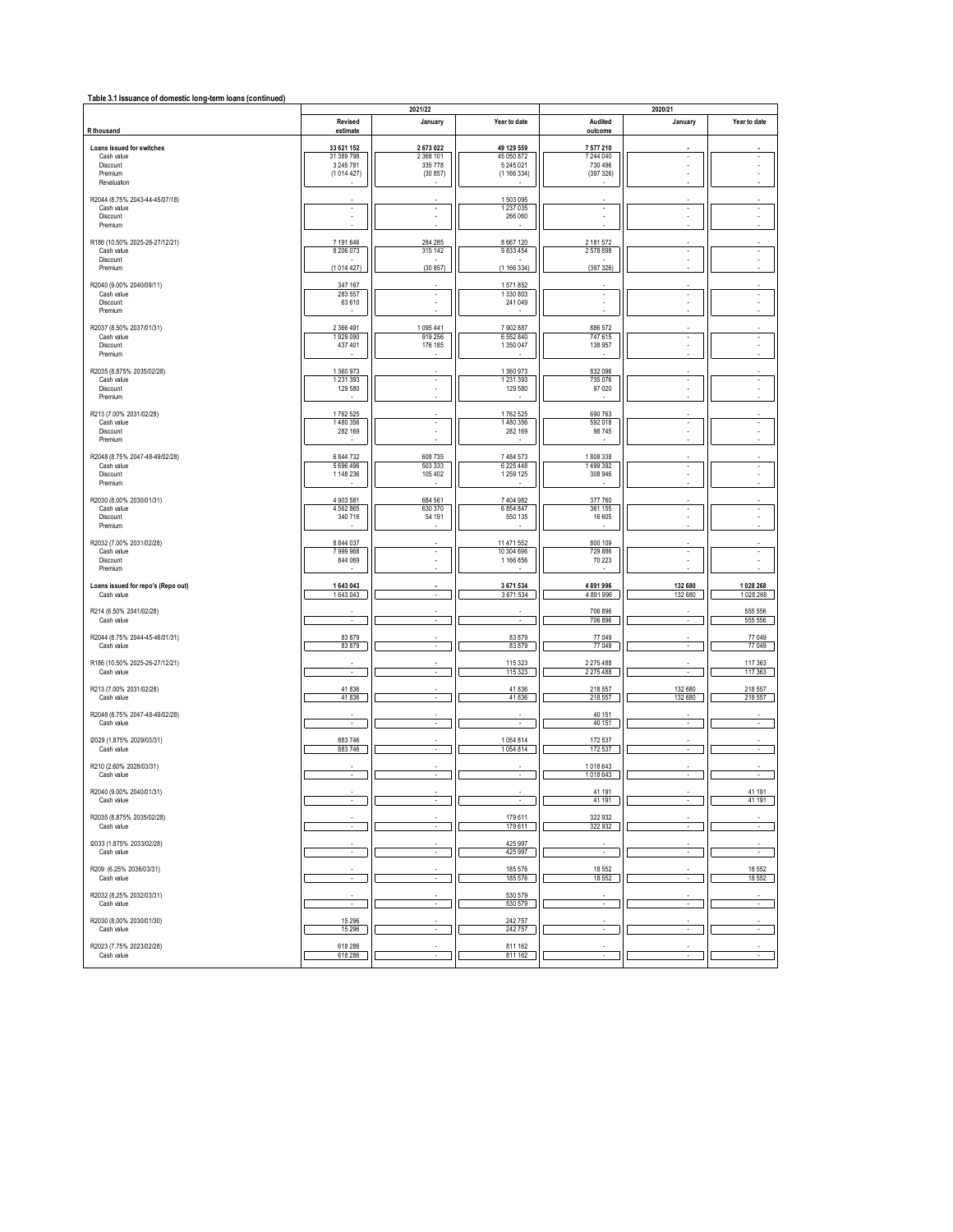| Table 3.2 Redemption of domestic long-term loans   |                          |                          |                       |                          |                          |                             |  |
|----------------------------------------------------|--------------------------|--------------------------|-----------------------|--------------------------|--------------------------|-----------------------------|--|
|                                                    |                          | 2021/22                  |                       |                          | 2020/21                  |                             |  |
| R thousand                                         | Revised<br>estimate      | January                  | Year to date          | Audited<br>outcome       | January                  | Year to date                |  |
|                                                    |                          |                          |                       |                          |                          |                             |  |
| Redemption of domestic long-term loans             | 93 083 043               | 60 254 886               | 107 907 200           | 64 919 587               | 530 634                  | 4556230                     |  |
| Scheduled                                          | 61 295 000               | 57 929 886               | 60 710 666            | 53 222 591               | 397 954                  | 3527962                     |  |
| Due to switches<br>Due to repo's (Repo in)         | 30 145 000<br>1643043    | 2 3 2 5 0 0 0            | 43 525 000<br>3671534 | 6 805 000<br>4891996     | 132 680                  | 1028 268                    |  |
| Due to buy-backs                                   |                          |                          |                       |                          |                          |                             |  |
| <b>Scheduled redemptions</b>                       | 61 295 000               | 57 929 886               | 60 710 666            | 53 222 591               | 397 954                  | 3527962                     |  |
| R208 (6.75% 2021/03/31)<br>R212 (2.75% 2022/01/31) | 57 795 000               | 57 718 349               | 57 718 349            | 48 964 709               |                          |                             |  |
| Bonus debenture                                    |                          |                          |                       |                          |                          |                             |  |
| Retail Bonds<br>Former regional authorities' debt  | 3 500 000                | 211 537                  | 2992317               | 4 257 882                | 397 954                  | 3527962                     |  |
| Redemptions due to switches                        | 30 145 000               | 2 3 2 5 0 0 0            | 43 525 000            | 6805000                  |                          |                             |  |
| Cash value                                         | 30 145 000               | 2 325 000                | 43 525 000            | 6805000                  | $\overline{\phantom{a}}$ | ×                           |  |
| Book profit                                        | ٠                        |                          |                       | ٠                        | ä,                       |                             |  |
| Book loss                                          |                          |                          |                       |                          |                          |                             |  |
| R2023 (7.75% 2023/02/28)                           | 30 145 000               | 2 325 000                | 43 525 000            | 6 805 000                |                          |                             |  |
| Cash value                                         | 30 145 000               | 2 325 000                | 43 525 000            | 6 805 000                | $\overline{\phantom{a}}$ | ٠                           |  |
| Book profit                                        |                          |                          |                       | ÷.                       |                          |                             |  |
| Book loss                                          |                          |                          |                       |                          |                          |                             |  |
| Due to repo's (Repo in)                            | 1 643 043                |                          | 3 671 534             | 4891996                  | 132 680                  | 1028 268                    |  |
| Cash value                                         | 1643043                  | ÷                        | 3671534               | 4891996                  | 132 680                  | 1028 268                    |  |
| R213 (7.00% 2031/02/28)                            | 41836                    |                          | 41836                 | 218 557                  | 132 680                  | 218 557                     |  |
| Cash value                                         | 41836                    | $\epsilon$               | 41836                 | 218 557                  | 132 680                  | 218 557                     |  |
|                                                    |                          |                          |                       |                          |                          |                             |  |
| R214 (6.50% 2041/02/28)<br>Cash value              | ×                        | ×.                       | ×                     | 706 896<br>706896        | ×                        | 555 556<br>555 556          |  |
|                                                    |                          |                          |                       |                          |                          |                             |  |
| R2044 (8.75% 2044-45-46/01/31)                     | 83 879                   |                          | 83879                 | 77 049                   |                          | 77 049                      |  |
| Cash value                                         | 83 879                   | L.                       | 83 879                | 77049                    | J.                       | 77 049                      |  |
|                                                    |                          |                          |                       |                          |                          |                             |  |
| R186 (10.50% 2025-26-27/12/21)<br>Cash value       | ÷,                       | ä,                       | 115 323<br>115 323    | 2 275 488<br>2 275 488   | J.                       | 117 363<br>117 363          |  |
|                                                    |                          |                          |                       |                          |                          |                             |  |
| R2048 (8.75% 2047-48-49/02/28)                     |                          |                          |                       | 40 151                   |                          |                             |  |
| Cash value                                         | ÷                        |                          |                       | 40 151                   |                          | ÷.                          |  |
| R2035 (8.875% 2035/02/28)                          |                          |                          | 179 611               | 322932                   |                          |                             |  |
| Cash value                                         | ÷.                       | ÷                        | 179611                | 322932                   | ÷.                       | à.                          |  |
|                                                    |                          |                          |                       |                          |                          |                             |  |
| I2029 (1.875% 2029/03/31)                          | 883746                   |                          | 1054814               | 172537                   |                          |                             |  |
| Cash value                                         | 883 746                  | ä,                       | 1054814               | 172537                   | ×,                       | à,                          |  |
| R210 (2.60% 2028/03/31)                            |                          |                          |                       | 1018643                  |                          |                             |  |
| Cash value                                         | $\epsilon$               | ×.                       | $\epsilon$            | 1018643                  | $\epsilon$               | ×,                          |  |
|                                                    |                          |                          |                       |                          |                          |                             |  |
| R2040 (9.00% 2040/01/31)<br>Cash value             |                          |                          | ×,                    | 41 191<br>41 191         |                          | 41 191<br>41 191            |  |
|                                                    | $\overline{\phantom{a}}$ | ×,                       |                       |                          | ٠                        |                             |  |
| I2033 (1.875% 2033/02/28)                          |                          |                          | 425 997               |                          |                          |                             |  |
| Cash value                                         | $\cdot$                  | $\overline{\phantom{a}}$ | 425 997               | ×,                       | ÷.                       | ×                           |  |
| R209 (6.25% 2036/03/31)                            |                          |                          | 185 576               | 18 5 52                  |                          | 18 552                      |  |
| Cash value                                         | $\overline{\phantom{a}}$ | $\overline{\phantom{a}}$ | 185 576               | 18552                    | $\overline{\phantom{a}}$ | 18552                       |  |
|                                                    |                          |                          |                       |                          |                          |                             |  |
| R2032 (8.25% 2032/03/31)                           |                          |                          | 530 579               |                          |                          |                             |  |
| Cash value                                         | $\epsilon$               | $\epsilon$               | 530 579               | $\epsilon$               | $\epsilon$               | $\mathcal{L}_{\mathcal{A}}$ |  |
| R2030 (8.00% 2030/01/30)                           | 15 29 6                  |                          | 242 757               |                          |                          |                             |  |
| Cash value                                         | 15 29 6                  | $\overline{\phantom{a}}$ | 242757                | $\overline{\phantom{a}}$ | $\overline{\phantom{a}}$ | $\sim$                      |  |
|                                                    |                          |                          |                       |                          |                          |                             |  |
| R2023 (7.75% 2023/02/28)                           | 618 286                  |                          | 811 162               |                          |                          |                             |  |
| Cash value                                         | 618 286                  | ä,                       | 811 162               | $\epsilon$               | ÷.                       | $\sim$                      |  |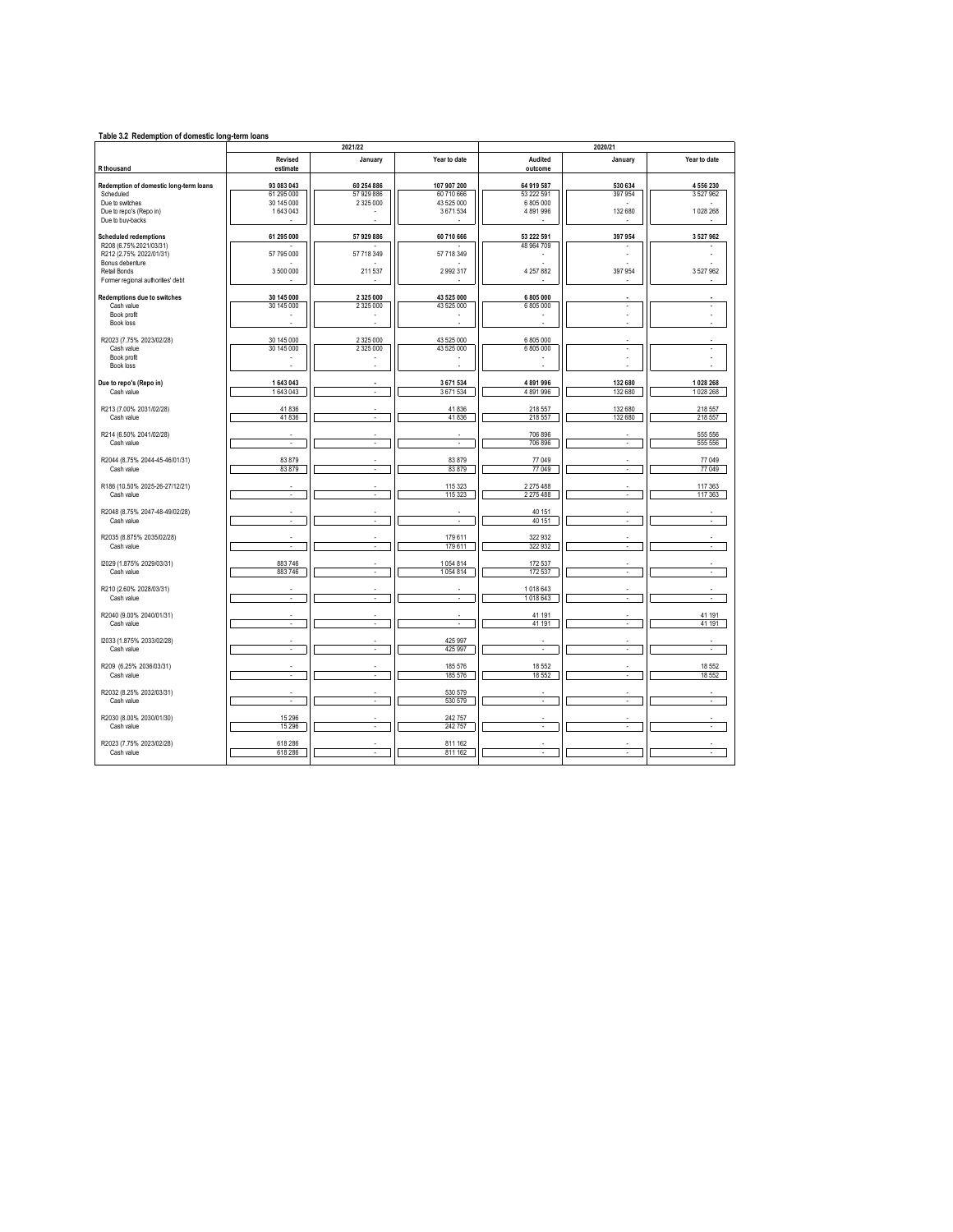| Table 3.3 Issuance and redemption of foreign loans                                               |                      | 2021/22 |                            |                          | 2020/21 |                          |
|--------------------------------------------------------------------------------------------------|----------------------|---------|----------------------------|--------------------------|---------|--------------------------|
|                                                                                                  | Revised              | January | Year to date               | Audited                  | January | Year to date             |
| R thousand                                                                                       | estimate             |         |                            | Outcome                  |         |                          |
| Foreign loans issued (gross)                                                                     | 77 583 000           |         | 20 186 640                 | 91 919 748               |         | 91 919 748               |
| Loans issued for financing                                                                       | 77 583 000           |         | 20 186 640                 | 91 919 748               |         | 91 919 748               |
| Loans issued for switches                                                                        |                      |         |                            |                          |         |                          |
| Loans issued for buy-backs                                                                       |                      |         |                            |                          |         |                          |
| Loans issued for financing (gross)                                                               | 77 583 000           |         | 20 186 640                 | 91 919 748               |         | 91 919 748               |
| Cash value<br>Discount                                                                           | 77 583 000           |         | 20 186 640                 | 91 919 748               |         | 91 919 748               |
| Premium                                                                                          |                      |         |                            |                          |         |                          |
|                                                                                                  |                      |         |                            |                          |         |                          |
| TY2/103 LIBOR plus 1.25% US Dollar Notes due 2050/07/20<br>Cash value                            | í,                   | ×,      |                            | 16 390 000<br>16 390 000 |         | 16 390 000<br>16 390 000 |
| Discount                                                                                         |                      |         |                            |                          |         |                          |
| Premium                                                                                          |                      |         |                            |                          |         |                          |
| TY2/105 SDR rate plus a % margin US Dollar Promissory Notes due 2025/07/29                       |                      |         |                            | 70 521 584               |         | 70 521 584               |
| Cash value                                                                                       | í,                   | ×.      |                            | 70 521 584               |         | 70 521 584               |
| Discount<br>Premium                                                                              | ä,                   |         |                            |                          |         |                          |
|                                                                                                  |                      |         |                            |                          |         |                          |
| TY2/104 3M JIBAR + lending margin + funding cost margin Notes due 2040/06/16                     |                      |         |                            | 5 008 164                |         | 5 008 164                |
| Cash value<br>Discount                                                                           | ×.                   | ×.      | ×                          | 5 008 164                | $\sim$  | 5 008 164                |
| Premium                                                                                          |                      |         |                            |                          |         |                          |
|                                                                                                  |                      |         |                            |                          |         |                          |
| TY2/106 6M LIBOR plus 1.25% (foating) US Dollar Notes due 2051/06/17<br>Cash value               | ×,                   | ٠       | 14 088 400<br>14 088 400   | ×                        | ×       | ×,                       |
| Discount                                                                                         | ä,                   |         |                            | Î.                       |         |                          |
| Premium                                                                                          |                      |         |                            |                          |         |                          |
|                                                                                                  |                      |         |                            |                          |         |                          |
| TY2/108 6M LIBOR plus 1.05% (floating) US Dollar Notes due 2046/09/15<br>Cash value              | ×.                   | ×.      | 6 0 98 2 40<br>6 0 98 2 40 | ×                        |         | ×,                       |
| Discount                                                                                         |                      |         |                            | J.                       |         |                          |
| Premium                                                                                          |                      |         |                            |                          |         |                          |
| Redemption of foreign long-term loans                                                            | 3919000              |         | 3918834                    | 14 416 318               |         | 14 416 318               |
| Scheduled                                                                                        | 3919000              | $\sim$  | 3918834                    | 14 416 318               | ٠.      | 14 416 318               |
| Due to switches<br>Due to buy-backs                                                              |                      |         |                            |                          |         |                          |
|                                                                                                  |                      |         |                            |                          |         |                          |
| Scheduled redemptions                                                                            | 3919000              |         | 3918834                    | 14 4 16 3 18             |         | 14 416 318               |
| Rand value at date of issue<br>Revaluation                                                       | 1995 000<br>1924 000 | ×.      | 1995428<br>1923 406        | 7960585<br>6455733       | - 1     | 7 960 585<br>6 455 733   |
|                                                                                                  |                      |         |                            |                          |         |                          |
| TY2/64 2.50% Kwandebele Water Augmentation Project due 2021/05/20                                | 7000                 |         | 6054                       |                          |         |                          |
| Rand value at date of issue<br>Revaluation                                                       | 2000<br>5 0 0 0      | ×.      | 1940<br>4 1 1 4            | ×                        | ÷.      | ×,                       |
|                                                                                                  |                      |         |                            |                          |         |                          |
| TY2/77 3.80% RSA Notes due 2021/09/07                                                            | 3912000              |         | 3912780                    |                          |         |                          |
| Rand value at date of issue<br>Revaluation                                                       | 1993000<br>1919000   | ×.      | 1993 488<br>1919292        | ×,                       |         |                          |
|                                                                                                  |                      |         |                            |                          |         |                          |
| TY2/73E 5.50% Barclays Bank PLC due 2020/04/15                                                   |                      | ×.      | ÷.                         | 777 665                  | ÷.      | 777 665                  |
| Rand value at date of issue<br>Revaluation                                                       | ×,                   |         |                            | 391 647<br>386 018       |         | 391 647<br>386 018       |
|                                                                                                  |                      |         |                            |                          |         |                          |
| TY2/75 Japanese Yen Loan due 2020/06/01                                                          |                      |         |                            | 4 923 900                |         | 4 923 900                |
| Rand value at date of issue<br>Revaluation                                                       | í,                   | ٠       |                            | 1960784<br>2963116       |         | 1960784<br>2963116       |
|                                                                                                  |                      |         |                            |                          |         |                          |
| TY2/93 3.903% US Dollar Notes due 2020/06/24<br>Rand value at date of issue                      | í,                   |         |                            | 8 699 700<br>5 604 275   |         | 8 699 700<br>5 604 275   |
| Revaluation                                                                                      |                      |         |                            | 3 0 9 5 4 2 5            |         | 3 0 9 5 4 2 5            |
|                                                                                                  |                      |         |                            |                          |         |                          |
| TY2/64 2.50% Kwandebele Water Augmentation Project due 2020/11/20<br>Rand value at date of issue |                      |         |                            | 15 0 53<br>3879          |         | 15 0 53<br>3879          |
| Revaluation                                                                                      |                      |         |                            | 11 174                   |         | 11 174                   |
|                                                                                                  |                      |         |                            |                          |         |                          |